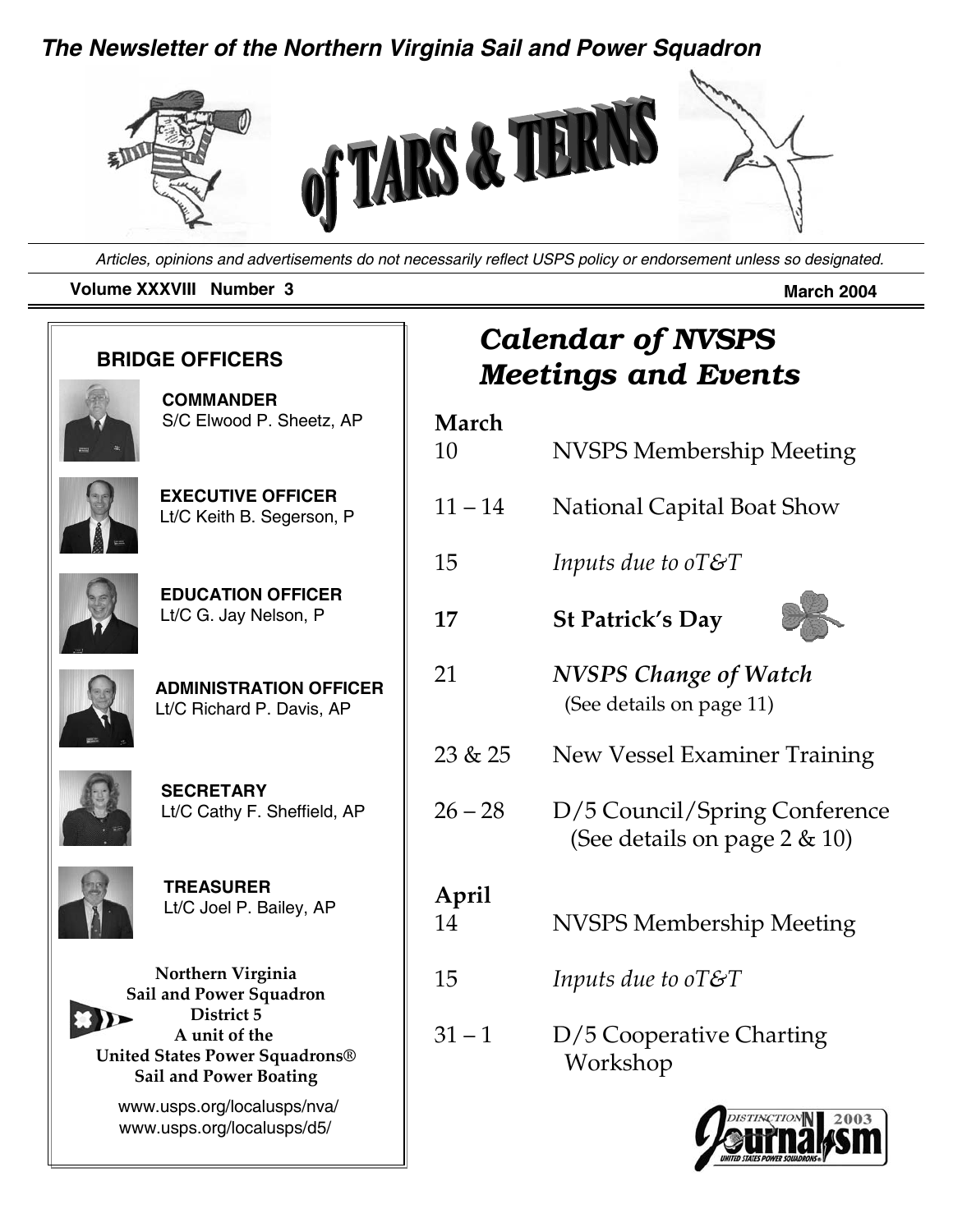

| Commander                      |                    |  |  |  |  |  |
|--------------------------------|--------------------|--|--|--|--|--|
| Cdr Elwood P. Sheetz           | $(703)$ 960-3033   |  |  |  |  |  |
| Executive                      |                    |  |  |  |  |  |
| Lt/C Keith Segerson, P         | (703) 670-2270     |  |  |  |  |  |
| <b>Administrative Ofc</b>      |                    |  |  |  |  |  |
| Lt/C Richard P. Davis, AP      | (703) 444-2772     |  |  |  |  |  |
| Asst. Admin. Ofc               |                    |  |  |  |  |  |
| 1/Lt Yeuan-Ming Sheu, AP       | $(301)$ 277-5035   |  |  |  |  |  |
| <b>Education Ofc</b>           |                    |  |  |  |  |  |
| Lt/C G. Jay Nelson, P          | $(703)$ 437-0064   |  |  |  |  |  |
| Asst. Educ. Ofc.               |                    |  |  |  |  |  |
| P/C Dick Durgin, JN            | $(703) 560 - 9106$ |  |  |  |  |  |
| Secretary                      |                    |  |  |  |  |  |
| Lt/C Cathleen F. Sheffield, AP |                    |  |  |  |  |  |
|                                | $(703)$ 370-4331   |  |  |  |  |  |
| <b>Treasurer</b>               |                    |  |  |  |  |  |
| Lt/C Joel P. Bailey, AP        | $(703)$ 444-5169   |  |  |  |  |  |
| Members-at-Large               |                    |  |  |  |  |  |
| D/Lt Walter D. Lazear, AP      | $(707)$ 620-1821   |  |  |  |  |  |
| Lt Russell S. Grasso, P        | (703) 499-8557     |  |  |  |  |  |
| Martha Jane Dodd, P            | $(703)$ 239-0551   |  |  |  |  |  |
| Theodore K. McCarley, AP       | (703) 317-4848     |  |  |  |  |  |
| Ronald H. Larson, P            | (703) 922-7094     |  |  |  |  |  |
| Membership                     |                    |  |  |  |  |  |
| D/Lt Martha Jane Dodd, P       | $(703)$ 239-0551   |  |  |  |  |  |



**D5 - USPS® Winter Council & Spring Conference 26, 27, 28 March '04 Princess Royale, Ocean City, MD** 



### **of TARS & TERNS**

Official Publication of **Northern Virginia Sail and Power Squadron** http://www.usps.org/localusps/nva/



Published ten months of the year July/August and October/November issues are combined **Volume XXXVIII, No.3, March, 2004**

#### **EDITOR**

Lt Allan D. Sager, AP 20400 Brightwater Place Potomac Falls, VA 20165-3517 (703)404-1812 NVSPS@comcast.net

#### **DISTRIBUTION**

Lt Manette B. Lazear, AP D/Lt Walter D. Lazear, AP (703) 620-1821 (703) 620-1821 lakematesm@comcast.net lakematesw@comcast.net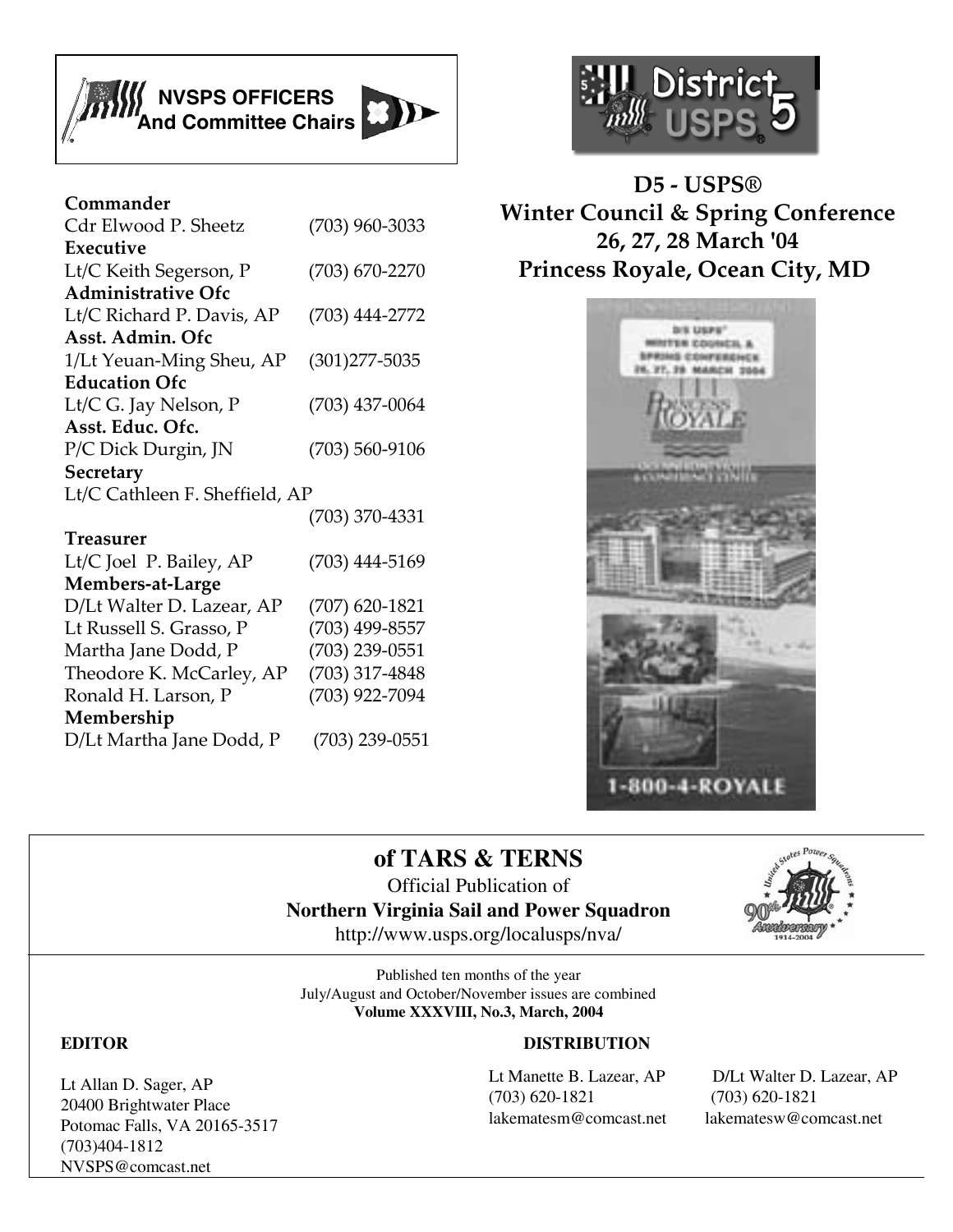

#### **Commander's September Song for March**

#### **"As the days dwindle down to a precious few, these days I'll spend with you."**

September Song became a favorite of mine after I saw the romantic movie many years ago. This past year, as commander of the Northern Virginia Sail and Power Squadron, has been especially memorable for me, as the days now dwindle down to a precious few. As my watch ends, I know how precious it was to have your trust as commander.

My Bridge, the Executive Committee, and you, the members of our Squadron, continued to implement the administrative and program changes began by the previous Bridge's and our revised bylaws. Of special note during this watch were:

NVSPS sponsorship of Sea Scout Ship1942 and our strong involvement with the Sea Scout apprentice members of our Squadron. As a past commander I plan to work with the new Bridge, the youth activities chairman, as well as other organizations in order to enhance and expand our continuing youth program.

Education Officer Lt/C G. Jay Nelson, AP programmed a Power Point training aid for the USPS boating course. This training aid won the First Place award for both the NVSPS and Jay at the USPS Annual Meeting. In addition, Jay continues to give his personal time and weekends to provide training to our Sea Scouts. We made a great leap forward in our education program under the direction of P/C Richard Durgin, JN when he convinced the Executive Committee to fund the procurement of power point projectors and laptop computers for our courses. I wish he would have been as generous in expanding the Commander's travel budget!

It has been a year filled with fellowship, wonderful cruises, and rendezvous on the Bay and our Rivers. Great news! Our Treasurer Lt/C Joel Bailey, AP has agreed to be our cruise director again this year!

These are only a few of the achievements our members have accomplished this year, which I have tried to acknowledge at the Founders Day Award presentation, and at the Change of Watch. Most important, all members who received a merit mark are recognized for their work in the Squadron. I honor all of your contributions during my watch. Thank you! At the Change of Watch last year, I mentioned that membership in the fraternity of the Northern Virginia Power Squadron has blessed me with love, affection, and friendship beyond measure. My future plans are to continue in this happy state of being as long as you will allow me.

Cdr Elwood Sheetz, AP

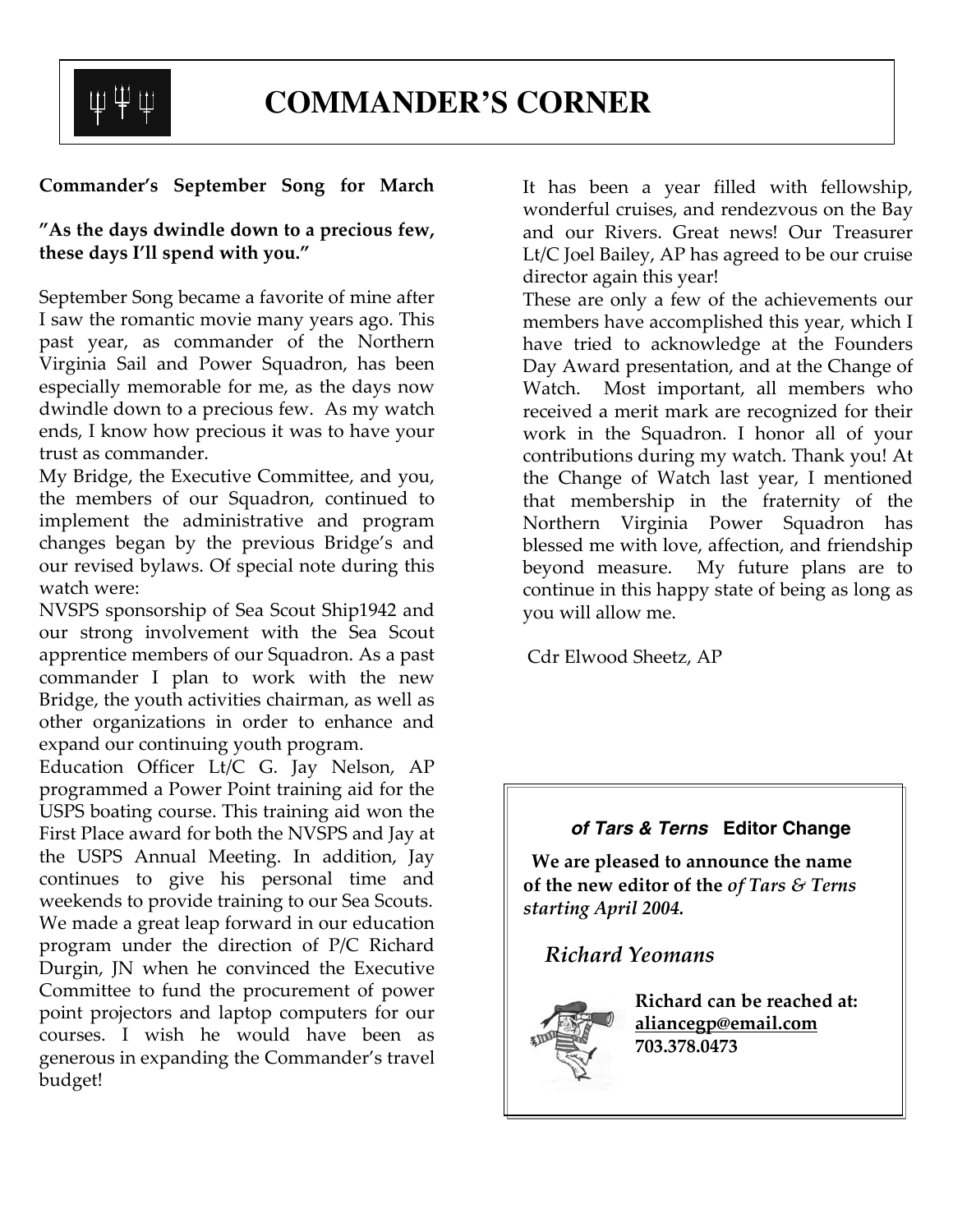

### **EDUCATION OFFICER'S REPORT By Lt/C G. Jay Nelson, P**

The NVSPS winter 2004 education program<br>**Advanced Piloting, Fall 2003** is continuing the momentum established in the fall. We are currently concluding Seamanship Course, an Instructor Development Course and two Boating Courses. We have a Weather Course starting on 24 February at Fairfax High School (Contact John Shivik at 703-273-3351 if you would like to join) and five more Basic Boating Courses scheduled before the boating season starts (see the listing below). This will bring the total number of courses taught be the NVSPS for the 2003/2004 season to 22 courses. Great work by all accounts and my personal thanks to all who helped us achieve this goal.

Remaining winter NVSPS Boating Course schedule:

| • Robinson Secondary Schoo       | 23 Feb 04 |
|----------------------------------|-----------|
| • McLean Community Center        | 13 Apr 04 |
| • West Springfield High School   | 27 Apr 04 |
| • Thomas Jefferson Middle School | 19 Apr 04 |
| ·McLean Community Center         | 11 May 04 |

We are already beginning to plan our 2004/2005 season Advanced Grade Courses. To date we have had member interest in our Piloting, Advanced Piloting, Marine Electronics and Cruising courses. This is certainly not envisioned as the extent of next year's program. We can run as many courses and we have member interest to support. Think about the courses you would like to take, send me your preferences at gjaynelson@aol.com , and we will include these suggestions in our planning. Reminder – the course listings and descriptions can be found on the NVSPS website http://www.usps.org/localusps/nva/educ/mem bcour.htm



There are a lot of exciting changes coming next year in the USPS educational programs. The Piloting and Advanced Piloting course contents are being changed to incorporate the current electronic navigational aids available to pleasure boaters. More emphasis will be placed on the use of radar, electronic compasses, GPS and GPS plotting devices. Less emphasis will be placed on interpolation and the traditional tide and current charts. The Boating Course is also undergoing a facelift to address the current recreational boater's needs. Radar and GPS will be introduced as new subject matter in the fall 2004 version of the course.

All of the new USPS courses are converting to professional Power Point presentations with extensive color graphics and photographs to enhance the student's learning experience. The decision of the NVSPS Bridge early this year to step up to the purchase of three sets of PCs and LCD projectors places our Squadron in the forefront of this USPS educational transition. Our course volume, course development efforts and our decision to embrace the current teaching methods and technologies has given NVSPS excellent recognition at both the District and National levels. Great work by all!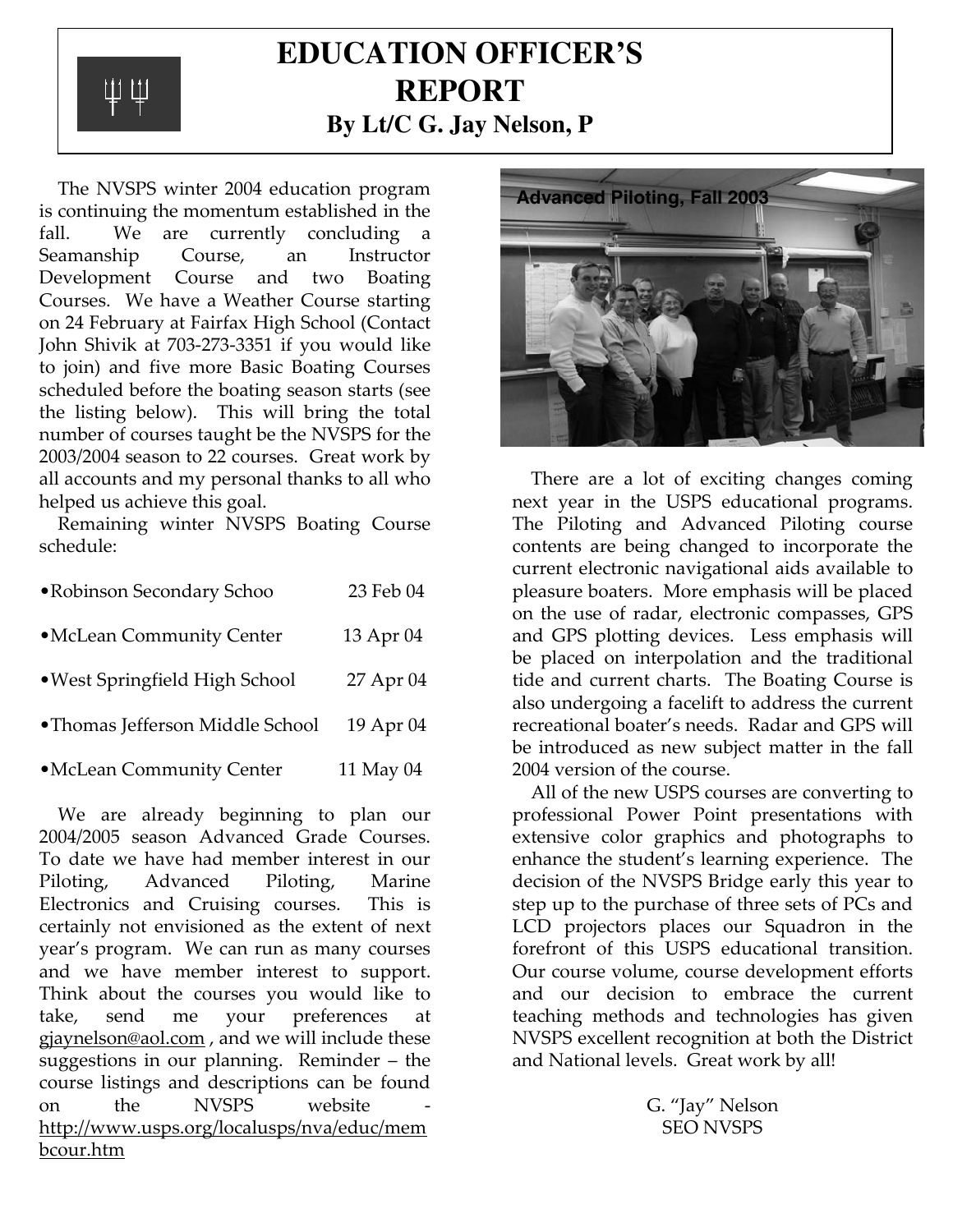ΨΨ

### **The Admin' Officer's Moment By Lt/C Richard Davis, AP**



#### **Membership Involvement.**

At many an E-Board meeting, I have raised the question of membership involvement. Why won't more people take the various training courses we provide? Why won't more people come to the dinner meetings? Why can't we get more people to help out with the public boating courses? Actually Northern Virginia has about 25 or so people who basically run the squadron, take its courses, go to the dinner meetings, and teach the public. Somewhere out there is a silent majority, maybe a hundred or so people, who dutifully mail in their dues once a year and who otherwise we never hear from. Now don't get me wrong. This is their squadron as well as ours and they can use it as they see fit. What's more, their dues certainly do help with the various expenses we have in running the squadron and providing public education. So this silent majority is welcome. BUT, WHAT WOULD IT TAKE TO GET THEM MORE INVOLVED? Why do we care? Lets start with the second question first. I think you would be very surprised at how much work goes into each activity we are involved in. Meetings may perhaps be somewhat routine. But the courses are not. Nor is anything else we do. So, what we have is a limited number of people doing a lot of work for the benefit of the same limited number of people. It's kind of like investing a buck for a year and getting back a buck at the end of the year. Not a loss by any means, but why bother? Well, don't worry; we are going to keep bothering if you will. But, it is my hope that the new year 2004 is going to be a little different. We are committed to three things so far,

First – we are going to do our best to have an informative and dynamic speaker for each and every meeting. I believe that this commitment as well as other changes we are planning will make them a value that will be hard to pass up. Second, we are going to work on a number of special events that should be of interest to most people. Already on the books for this spring are number of rendezvous, cruises and family outings. How can you pass these up? Watch for them in the next edition or check our web site.

Finally, I am going to let you in on a secret – All these courses we teach – well, some can be quite daunting! Especially if you have to take an exam at the end. Well here is the secret – you don't have to. You don't even have to go to the classes. Classes and exams are only for those of you who would like to be publicly recognized for your achievements. If knowledge is all you want, forget all the classes and exams! (Now I can promise that you will learn more if you do attend the classes – even more if you discipline yourself to take an exam – but you certainly don't have to.)

This AO Moment maybe getting a little long . So I will summarize. We need more new members and we need better member retention and involvement. YOU CAN HELP. Our plans include a much more exciting and beneficial year for 2004. – and we promise – No Exams.

#### **Hope to see you soon**

*Share the knowledge and share the fun.*

Lidward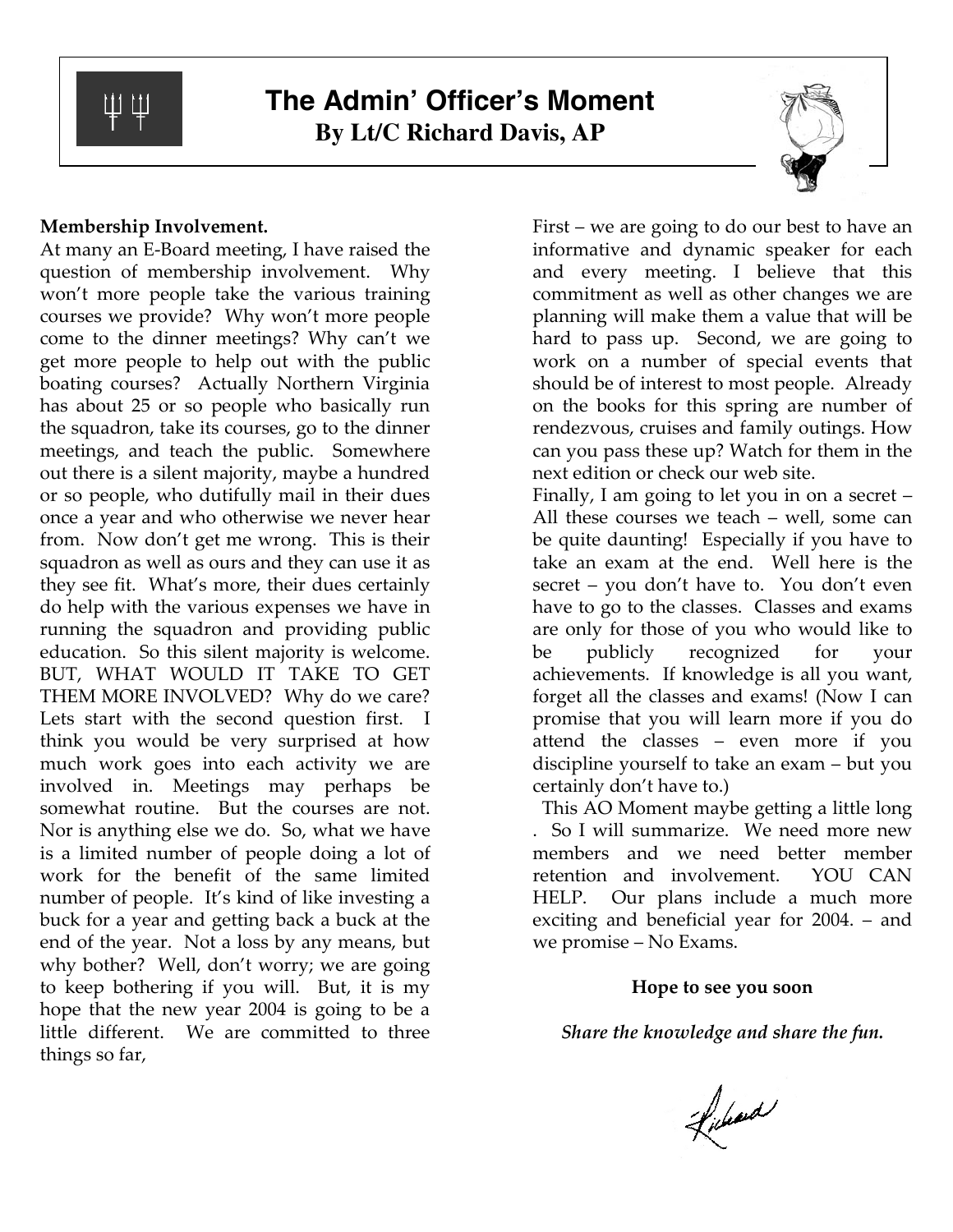# **WISPS Trophies and Awards** 2008-2004

**NVSPS Educational Award:** Awarded annually to the NVSPS member for his / her outstanding contributions to our Educational Department. Originated by P/C James M. Settle, AP. Awarded to: *Dwight Bues, AP* 

**NVSPS Newer Member Award:** Presented annually by the NVSPS Commander to a new member who has made substantial contributions of time and effort to the success of the Squadron. Awarded to: *Michael L. Waltman, P*

**Outstanding Instructor, Boating Safety:** 'For the Instructor of Boating Safety who best exemplifies the spirit and principles of USPS®: Originated by P/C Jere Dando, AP and Nancy Dando, P. Awarded to: *Paula D. Bailey, AP & Joel P. Bailey, AP*

**Charles S. Kent Perpetual Memorial Award:** Presented annually to the NVSPS sailboat skipper whose seamanship, dedication, service, participation, and citizenship best exemplify the USPS. Awarded to: *Judy K. Soballe, P & Peter W. Soballe, P* 

**Jack Isicson Trophy:** Presented by the Isicson Family for the best single score of the year in an NVSPS navigation contest by a NVSPS boat navigated by her owner. Awarded to: *Williams S. Alberts, SN*

**NVSPS Special Award:** Presented by the NVSPS to a "First Mate - Extraordinary" who has supported her husband in his nautical quests and that of the NVSPS. Awarded to: "First Mate Extraordinary" *Helen Alberts*

**Past Commander's Award:** Presented to a NVSPS Past Commander who has provided outstanding performance, service, participation and support. Originated by P/C Jere Dando, AP and Nancy Dando, P.

**Golden Heart Award:** Awarded to: *PC Dennis S. Jezierski, P* Presented to Pat Ferrufino by the members of the Northern Virginia Sail and Power Squadron. Inscribed "DENNIS WE MISS YOU, OUR COMMANDER, FRIEND, AND TEACHER"

**Commander's Discretionary Awards**: Presented to the NVSPS members who have performed exceptional service to the Squadron:

Awarded to: *Lt Alan D. Sager, AP, Lt/C Cathleen F. Sheffield, AP, D/Lt Charles Hilden Olin, AP, Lt Elaine S. Colen, Lt Jean P. Durgin, AP, Lt/C G. Jay Nelson, P, Lt Lindalee B. Fitton, P, Lt Thomas W. Ballew, S,* Skipper Sea Scout Ship 1942

**USPS Educational Department:** 1st Place National Award for best Boating Course Training Aid at the 2004 Annual Meeting. Awarded to the NVSPS and EO Lt/C G.Jay Nelson, P who developed the Power Point course.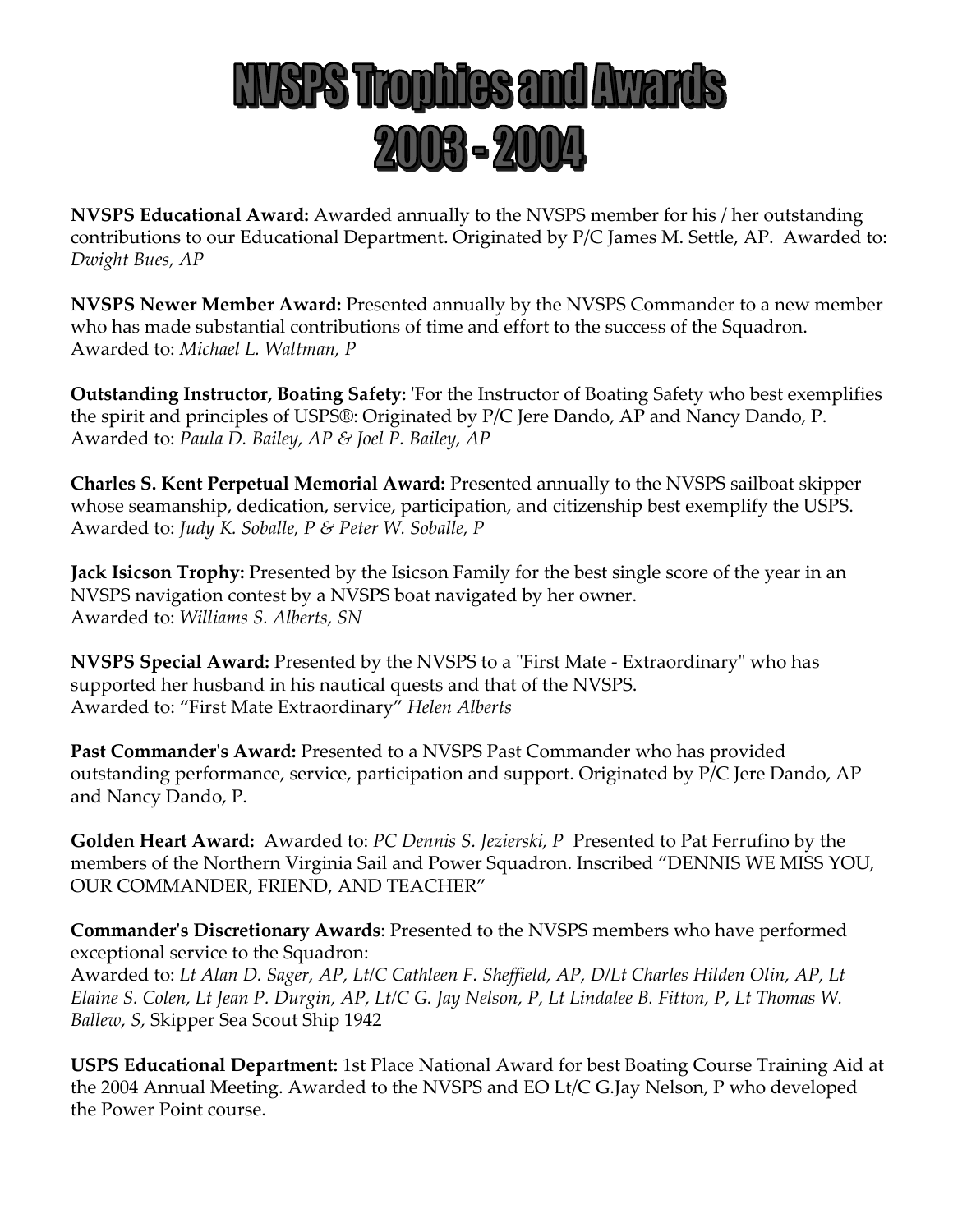

#### **D/5 Spring Conference Fun**

Join us for a great time at the D/5 Spring Conference 26-27 March at the Princess Royale Hotel, Ocean City, MD. Your Mark V newsletter lists conference activities and information about hotel reservations. D/5 officers will present workshops for incoming officers on Fri. and sessions for all members on Saturday.

Friday evening everyone will enjoy the refreshments and activities of many hospitality rooms sponsored by squadrons and guaranteed to be a boatload of fun! Northern Virginia's theme is "Lessons Learned from The Titanic." There are lots of ways for you to be involved in the presentation of our hospitality room:

- Decorating the room (at approx. 1500)
- Preparing refreshments (at approx. 1800)
- Welcoming visitors (2000 to 2200)
- Clean-up (at 2200)

Northern Virginia's members will look sharp in special blue or white "Titanic Crew" t-shirts which will be sold at the 10 March general meeting for \$11. (Bring your cash!) Members are also encouraged to wear a 1912 costume if they wish.

To volunteer to help, please e-mail me at carney1227@aol.com or call during the evening at 703-370-4331.

> Cathy Sheffield, AP Co-Chair, Hospitality Room



#### **Flare Gun Malfunction**

A defective opening mechanism in some 12 gauge plastic flare guns manufactured by Olin (now Orion Safety Products) prior to 2000 may not open wide enough to accept a flare cartridge. Guns with a modification to correct the possible problem are marked with U.S. Coast Guard approval code 160 028//12/1. Boaters with older flare guns should check the operation of the opening mechanism now and at the start of each boating season. If the breech will not open wide enough to accept a cartridge, the gun should be sent back for a replacement. Send defective guns to: ORION SAFETY PRODUCTS, MARINE DIVISION, 3157N. 500W, PERU, IN 46970; 1-800-851-5260.

> Jeff Decker Boating Education Supervisor 804-367-8693 Boat Smart - Wear Your Life Jacket

#### **Calling All Vessel Safety Examiners!!!!!!**



We are off to a busy start to the boating season with Vessel Safety Checks scheduled at Prince William Yacht Club on April 3, 10, 17, and 18th. We will again be working with the folks from the Coast Guard Aux. – this cooperative venture has always been great way to start the season, meet fellow boaters and help make our waterways safer for all. It's also a great opportunity to spread the word about NVSPS Boating Classes!

For additional information contact: Elaine Colen ELSC97@aol.com or 703-960-3033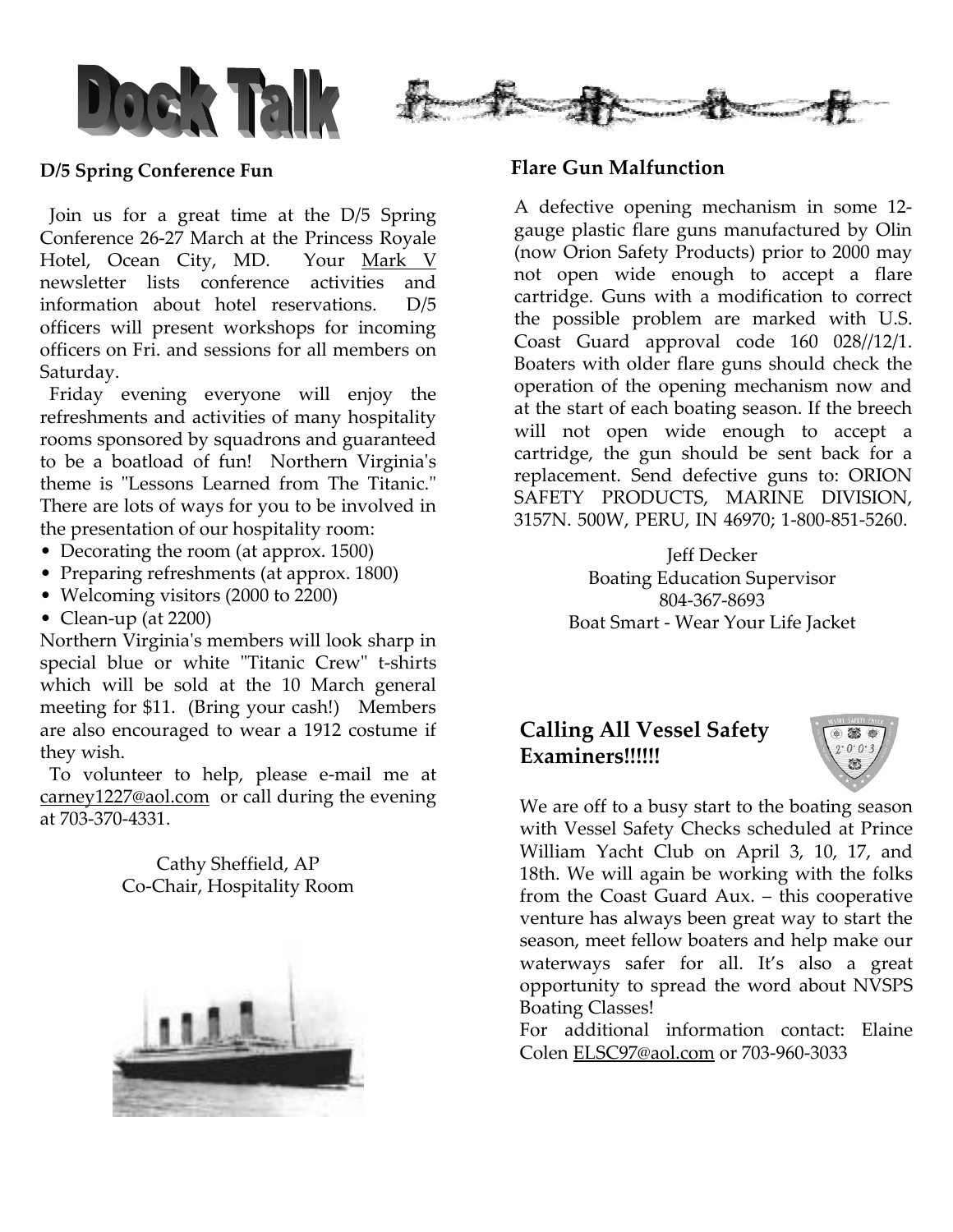#### **Summer's Coming and the Cruisin' is Easy! is Easy!**

The annual summer cruise is the week of 19 June 2004. We start out at Spring Cove Marina in Solomons on Saturday and Sunday nights, 19 and 20 June. The Administrative Officer tells me that there's going to be a rendezvous on the evening of 19 June, and there's a navigation contest on 20 June. We move onto Point Lookout Marina for Monday and Tuesday nights, 21 and 22 June, then it on to Somers Cove Marina in Crisfield, Maryland for Wednesday and Thursday nights, 23 and 24 June. Everyone heads home on Friday, 25 June. **Note: there are some changes in procedure this year!** The marinas are becoming sticklers about slip deposits so I need to collect those in advance. I also need to collect them by 1 May. **I must have your slip reservation form with a check for all deposits plus the activity fee (\$30) by 1 May or I'm afraid you're on your own for making slip reservations.** 

Please complete the attached form attached and forward to me with a check for the slip deposits and the activity fee of \$30 by 1 May. The slip deposits are \$30 per day for Spring Cove Marina, \$10 per day for Point Lookout Marina, and \$25 per boat for Somers Cove Marina. Thus, if you plan to attend every day, you should forward me a check for \$135 (\$60 for Spring Cove, \$20 for Point Lookout, \$25 for Somers Cove, and \$30 activity fee). The activity fee covers the cruise booze and party favors. Your slip rental fees will be credited for all deposits paid in advance.

**Please make your decision about the**  summer cruise early! On 1 May, I must forward the cruise list to the marinas and release any excess reservations. It may be challenging to get a slip reservation after that date, especially at Spring Cove Marina.

There are also some weekend cruises planned. **Please make your own slip reservations for the weekend cruises.** For the Memorial Day weekend, we are cruising to Mears Yacht Haven in Oxford, Maryland (note: some cruisers plan to anchor out in Plain Dealing Creek across the Tred Avon river from the marina).

For Labor Day, we're going to St. Michael's Town Dock Marina (again, some cruisers will anchor out). In October, we're going to Tilghman-on-Chesapeake Marina for Tilghman Island Day. We will provide more information once the dates for Tilghman Island Day are announced. Please book your clip reservations early for these events – the marinas fill quickly on Holidays.

Note that all of these cruise locations are accessible by land. Please feel free to join us by car! Finally, please call me at 703-444-5269 if you have any questions or email joelpbailey@hotmail.com.

Continued on page 12 with sign-up form



You've spent a lot of time becoming very knowledgeable about boating and boating safety – have fun while putting that knowledge to work. Lt Elaine Colen will conduct a twoevening training session for Vessel Safety Check Examiners at the BoatUS Headquarters March 23 and 25th. The VSC is a great way to reach out to the boating public and promote our educational and safety goals – while having a lot of fun. This is your chance to crawl around on different boats, share your love of boating and boating knowledge with others to help make our waterways safer for all. Staying current on VSC requirements helps you stay on top of your own knowledge of boating and boating safety.

Training to become a Vessel Safety Examiner requires only two evenings of class, a short written exam, and five "training " vessel exams with a qualified Vessel Examiner – and it's FUN! For additional information on this free training class contact: Elaine Colen ELSC97@aol.com or 703-960-3033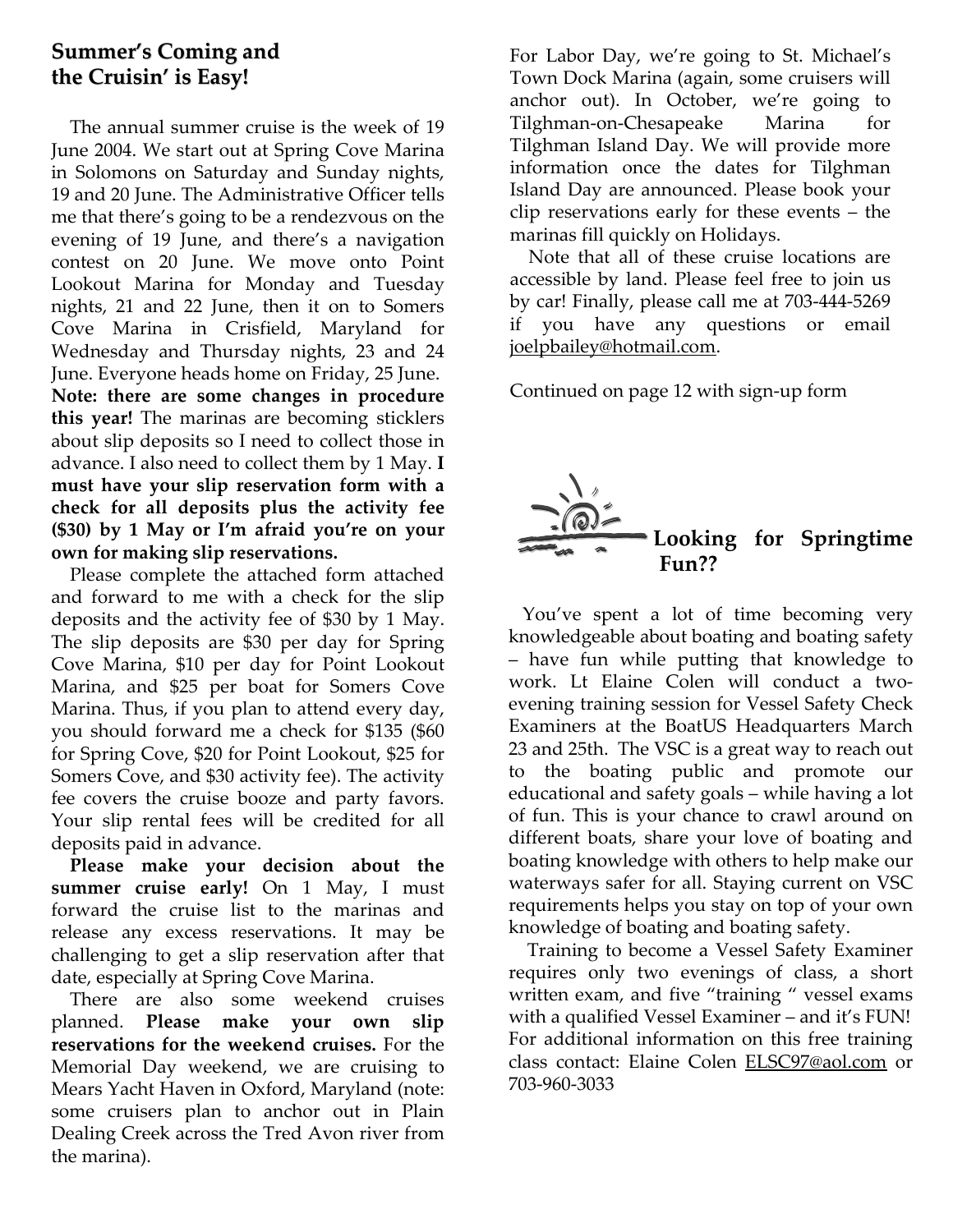

### Tech Tips **By D/Lt Dwight Bues, AP**

#### *A Bum Steer*

Ever have one of those days??? Back when I was 13, we were cruising to Solomons from Baltimore, eight hours with a following sea when, all of a sudden, I turned the wheel AND NOTHING HAPPENNED!!! As it turns out we had lost our rudder. It was a "cruiser" rudder that was supported by a skeg and the blade had broken off of the shaft at the top. It is a rather helpless feeling as you can imagine. Even if you would "rudder" not talk about it, the subject is an important one.

Flash forward to the present: now we have hydraulic steering and you're cruising out in the bay, when your steering "vanishes" (at least that's what it feels like). Forgot to check the oil level!!! Some older boats (mine is 24 years old) tend to seep a little at the connections. Usually it is more of a nuisance as far as cleanliness is concerned, but you DO need to check the oil level, because once it drops below the level of the helm pump intake and you suck air, there is NOTHING (air is VERY compressible while the fluid is not -- hence the abrupt change in feel).

Some newer systems are pressurized and can have "issues" if the pressure is not maintained. One Squadron member told me of his experience in one of those "Power Cats": they would surf down one wave turning the wheel to port, surf up the next, and then down (turning the wheel to port again). Basically, they turned the wheel to port all day. Maybe the pressure was low causing the fluid to backfeed through the pump -- most of the OLDER systems are strictly one-way (which, by the way, makes them hard to purge of air).

Every sailor by now has probably had the joy of dismantling one of those aluminum steering pedestals (yeah, the one with the stainless steel screws). I heard about a new pedestal steering problem the other day, however.

A friend of mine rented a sailboat and after noting its "queer" handling during undocking proceeded to go out for a sail. When he tried maneuvering out in the open water the steering felt like it was slipping and then stopped working altogether. It turns out that what was happening was that the steering had been recently serviced and the cable that operates the steering quadrant was not retensioned. There are supposed to be some guards on the quadrant that keep the cable from coming off, but they were either not installed or loose.

Want to know the REST of the story? Do you know where your emergency tiller is??? Have you ever tried to USE it??? Some of them take QUIT a lot of muscle to use AND they may require NO ONE ELSE to be in the cockpit!!! This is your last resort, so make sure you know how to use it!!!

Let me know if YOU have any interesting steering stories and I'll put them here to help others avoid the same pitfalls.

Dwight Bues

### *SHIP STORE*



**Need a new burgee for your boat? How about a tote bag or sports shirt?** 

**Contact P/C Paula Bailey, AP at 703.444.5169**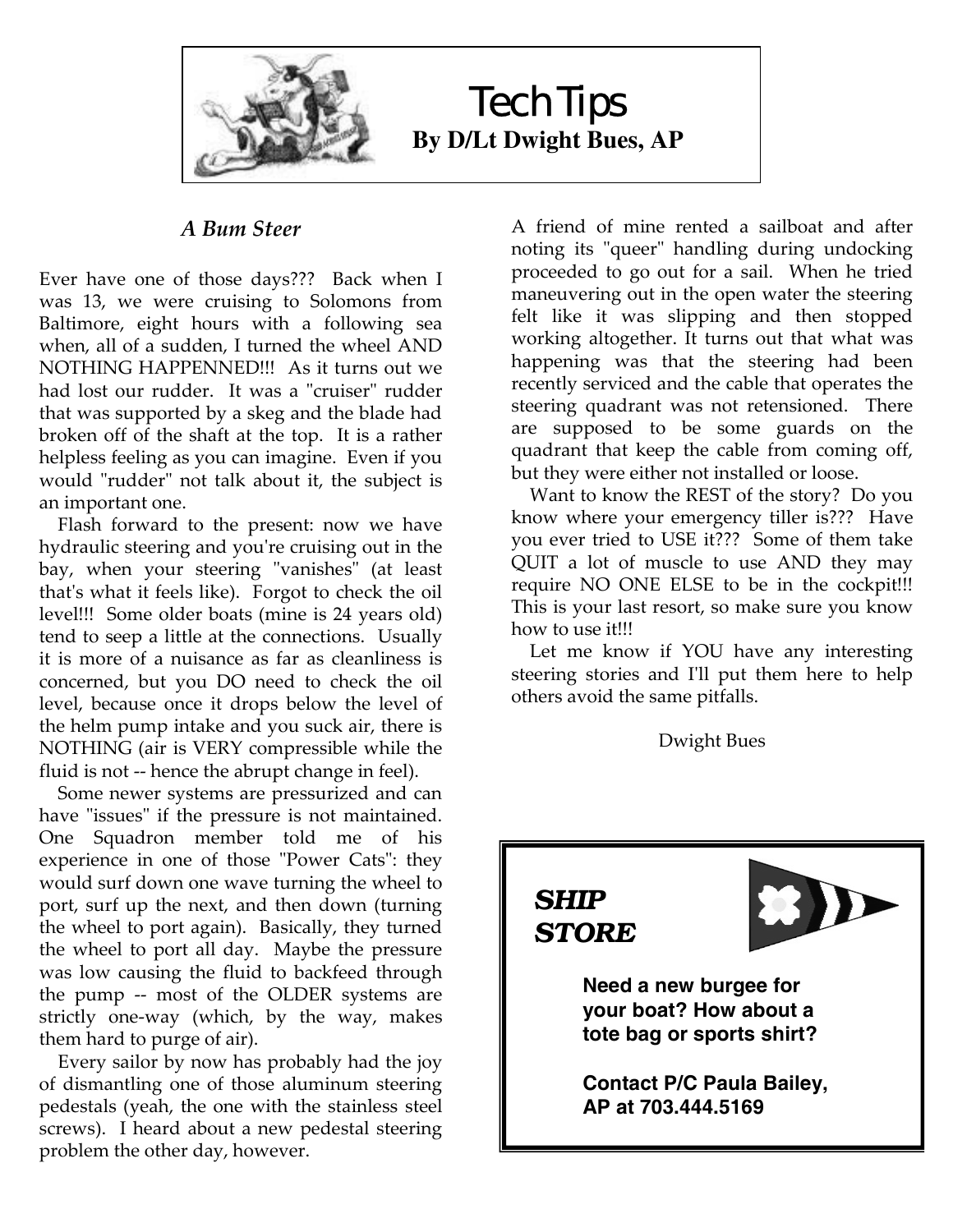

### **Sea Scout Ship 1942 Activities Report**

by Tom Ballew Skipper, Sea Scout Ship 1942

Our Sea Scouts in Ship 1942 just completed a very successful annual Sea Scout winter training event up on Catoctin Mountain in Maryland along with at least 200 other youth and adults from many area Ships. Ship 1942 took the largest contingent of 34 people to our winter training event this year. Several of our youth in Ship 1942 are preparing to take their Power Squadron final exams on "**Seamanship**" and the NVPS is preparing to run it's second "**Boating Safety**" course for the Sea Scouts this winter.

Sea Scout Ship 1942 is in the process of standing up and reestablishing an older historic Girl Scout nautical program. "*Mariner's Ships*" were the Girl Scout equivalent of Sea Scouting and they started this type of sailing activity for girls back in 1934. In the 1970s the girl's program mostly died out but the GSA never totally eliminated it from their unique type units. Our youth "*GSA Mariners Ship*" is and overarching activity to Sea Scout Ship 1942 and it parallels our boy program along the same lines of what we did a year ago with standing up our "**Boy Scout Troop 1942**" (*eventually the will be invisible to our volunteer structure*).

Our Sea Scout Ship 1942 regularly offers the following Merit Badges at our intensive **Merit Badge Afloat** weekends (this year's weekend is scheduled for 17-18 April 2004): Motorboating,

**Oceanography** 

Small Boat Sailing,

Weather Visit his web site at http://www.geocities.com/sperrybj/Ship194 2.htm for more information on the **Merit Badge Afloat (MBA)** & our BSA Lifeguard Training.

Congratulate **Able Sea Scout Amanda Saulsgiver** in receiving the highest 2003 Wardroom Award and being named as the National Capital Area Council Wardroom's "**Sea Scout of the Year**". This is the second year in a row that a Ship 1942 youth member has been named to this award. Amanda's dedication and outstanding performance in our Sea Scouting program is seen by all who know her. Her accomplishments this past year are most numerous.

Also please congratulate **Ship 1942 adult committee volunteer, Steve Nichols** in being named for the 2003 National Capital Area Council Sea Scout Wardroom's "**Commodore Award**". Steve has done so much for both our Ship 1942 youth, and the NCAC Wardroom as a whole, in his efforts in overall Council training and also maintaining our Council's 46-foot Morgan ketch "*der PeLiKaN*" training vessel. Steve and his wife Joan took our youth on last summer's Ship 1942's Long Cruise of the northern Chesapeake Bay.

...and for more good news on the college front for Ship 1942, old "*Eagle Eye*" 4/C Cadet Tim Lundin knows how to hit the mark and is proving to be a factor in the Coast Guard Academy's Pistol Team by shooting his personal best against MIT. Next up - West Point. Way to go Tim!

#### *Don't Give Up the Ship,*

Tom Ballew Skipper, Sea Scout Ship 1942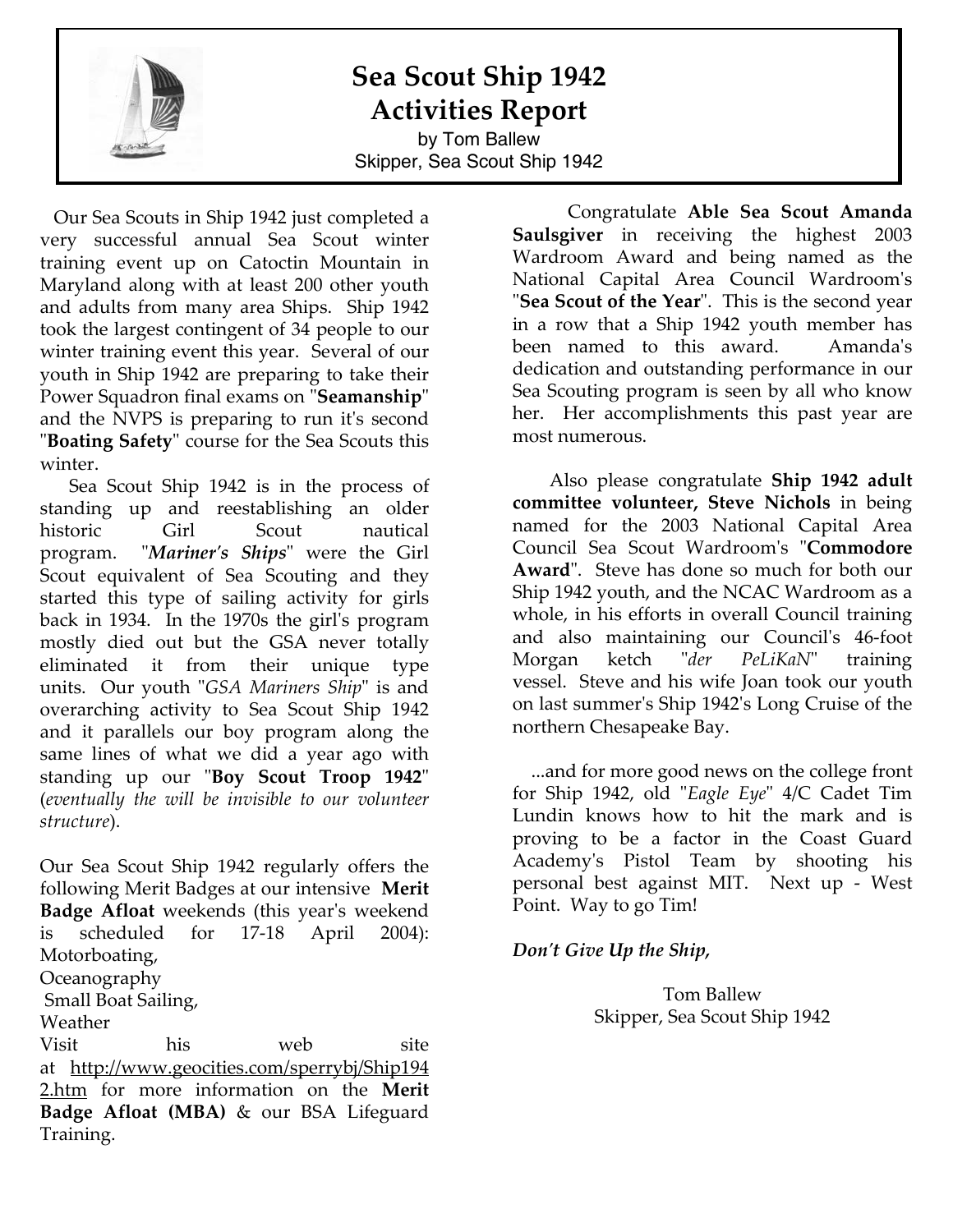

The extreme, the unusual, the outermost, the limit, fascinates us. Ordinary stars may not catch our attention but when one blows up, wow, we become intrigued. And so you might find this article interesting. Why do stars explode? Actually the big cataclysmic stars implode and then rebound. An article that explains a cataclysmic star from beginning to end may be of interest to some but I do not think it is the best way to capture one's imagination and awe. History first, always. The Greeks taught the World that stars were immutable, fixed, unchanging. 1 A large chink in ancient cosmology occurred when Tycho Brahe (1546- 1601) observed a new star in the constellation of Cassiopeiae, 11 November 1572. Although Tycho does not get credit for its discovery, he made very accurate measurements of its position and published a book *De Nova Stella* in which he described its original and declining brightness. 2 After repeated measurements through out the year, until the star could no longer be seen, Tyco and other astronomers could not find any parallax which would have fixed its distance; further more it twinkled like the other stars. This meant the star was very distant and he placed it in the firmament of the fixed stars established by Aristotle (Tyco still held to some of his thinking; the transition was not complete yet); this was the eighth sphere. The stars were no longer immutable. There have been six well documented sightings of nova/supernova in the past 2,000 years. Only one, SN 1987A, in the Large Magellanic Cloud 170,000 light years distant, has been studied with telescopes and a variety of detectors, including two neutrino detectors, as it occurred.

The cataclysmic stars that I am including in these articles are of two types, Supernova I (SN I) and Supernova II (SN II). The former has been referred to as a Nova but there are

differences in process and energy output; it is SN I that I will address first. In ancient times no distinction was made between any of the "new" stars; none could be made. A bright star would some times appear where no star had previously been seen, last for many months and then disappear. Only when astronomers made telescopic spectrographic analysis of these bright stars and compared other characteristics carefully was it possible to make a distinction. SN I spectra contain no hydrogen lines, they come mainly from Population II stars (very old), and can be 2 to 3 times as bright as a SN II.

For a SN I to occur, certain conditions must exist. There must be two stars bound together by gravity, they must be relatively close to each other, and one must be a white dwarf, the other a giant star. 3 In time the hydrogen surface of the giant star is transferred (striped) onto the white dwarf through an accretion disk. 4 This adds to the total mass of the white dwarf until it reaches its limit of 1.4 times the mass of the Sun. 5 At this stage a runaway nuclear reaction may occur. Complicated "burning" and an increase of temperature result and the white dwarf explodes. Of importance in the supply of energy is the production of radioactive 56Ni and 56Co. Their decay in the explosion dominates the light curve. An alternative event, depending on amount of hydrogen build up, may result in a nuclear explosion as hydrogen fuses rapidly6 The star can reach up to 10,000 times its original brightness. 7 This nova explosion can occur over and over again without destroying either star.

Next article the SN II and a little more nucleosynthesis because this is where the energy is and this is the foundation of Earth and life on it as astrophysists and biologists see it. We and our World are made of its products.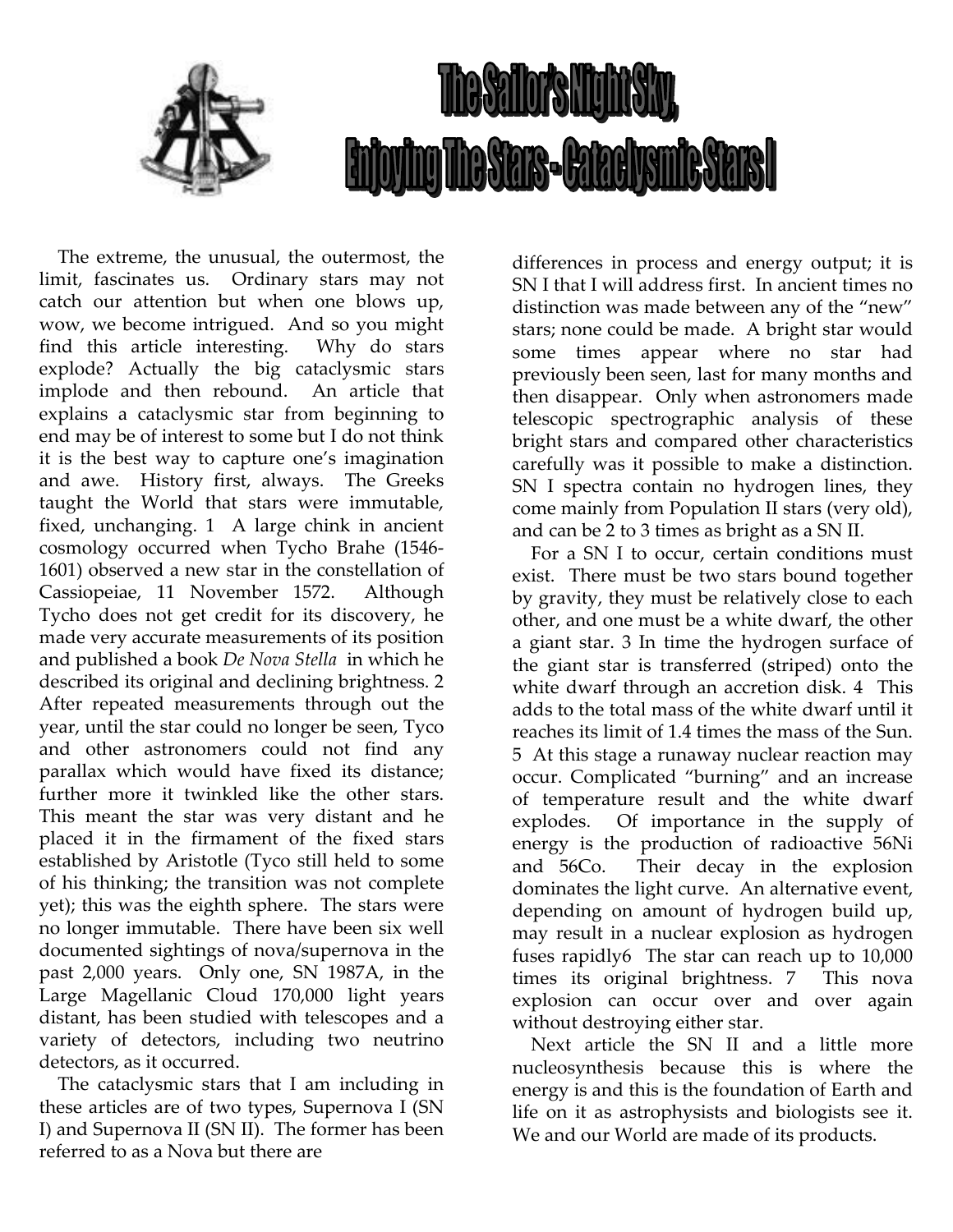1 Aristotle, (384-322 BCE), adopted heavenly spheres of Eudoxus and Callippus and eventually added until there were 54 spheres. But then he also thought the heavier an object the faster it would fall.

2 A Sicilian mathematician, Francesco Maurolyco, was first to report its sighting on 6 November 1572. Tyco's reporting of its declining brightness describes a nova not a supernova star.

3 A White Dwarf is a star at the end of its life cycle. Example: When the Sun completes its conversion of hydrogen to helium it will become a red giant expanding out towards Jupiter. It then will shed off its envelope of hydrogen leaving a core of carbon and oxygen. When no more nuclear energy is available this core will be 0.6 times the mass of Earth. Under great pressure in its core, electrons are stripped from the atoms, they collect together forming a "gas"; the star is now in a state of "degeneracy." This state determines star size no longer now the temperature.

4 Édouard Roche (1820-1883) determined that the gravitation tidal forces of the more massive star will strip material from the other if it gets

**The Sailor's Night Sky Cont'd**<br>closer than 2.5 times its radius. If the giant star is becoming a red giant, its expansion may spill the outer shell of hydrogen into its "roche lobe" and onto the white dwarf; this is a nova. 5 Chandrasekhar, (1910-till a few years ago), determined the more massive the original star the smaller it will become when all nucleosynthesis has stopped . A white dwarf can only have 1.4 times the mass of the Sun; with further addition of mass it becomes a neutron star, still further, a black hole disappearing altogether. Theory today states stars up to 8 times the mass of the Sun could form a white dwarf.

6 Fusion of hydrogen to helium "burns" (converts) only 1% the mass and this 1% is not what we see; many other kinds of radiation such as X-ray, Ultra-Violet, Infrared-Red, Radio, massive numbers of neutrinos and a shock wave also occur.

7 SN 1937A was 100 times brighter that its galaxy IC 4182. For comparison nova can become 100 thousand times brighter than the Sun; a supernova can become 1,000 million times brighter than the Sun.

D/Lt Charles H. Olin, AP

| <b>Summer Cruise Reservation Form (Continued from page 9)</b>                                                                                                                                                                 |                                                                                    |                                                                                     |                                                                                                     |  |  |  |  |
|-------------------------------------------------------------------------------------------------------------------------------------------------------------------------------------------------------------------------------|------------------------------------------------------------------------------------|-------------------------------------------------------------------------------------|-----------------------------------------------------------------------------------------------------|--|--|--|--|
|                                                                                                                                                                                                                               |                                                                                    |                                                                                     |                                                                                                     |  |  |  |  |
| Captain's Name                                                                                                                                                                                                                |                                                                                    |                                                                                     |                                                                                                     |  |  |  |  |
| Boat Name and the state of the state of the state of the state of the state of the state of the state of the state of the state of the state of the state of the state of the state of the state of the state of the state of |                                                                                    |                                                                                     |                                                                                                     |  |  |  |  |
| Boat Make, Model                                                                                                                                                                                                              |                                                                                    |                                                                                     |                                                                                                     |  |  |  |  |
|                                                                                                                                                                                                                               |                                                                                    |                                                                                     |                                                                                                     |  |  |  |  |
|                                                                                                                                                                                                                               |                                                                                    | Electrical Requirements: ______________connections of ____________________amps each |                                                                                                     |  |  |  |  |
| Check which days you plan to attend:                                                                                                                                                                                          |                                                                                    |                                                                                     |                                                                                                     |  |  |  |  |
| __ 19 June 2004, Spring Cove Marina, Solomons, Maryland (\$30 deposit required)                                                                                                                                               |                                                                                    |                                                                                     |                                                                                                     |  |  |  |  |
| 20 June 2004, Spring Cove Marina, Solomons, Maryland (\$30 deposit required)                                                                                                                                                  |                                                                                    |                                                                                     |                                                                                                     |  |  |  |  |
| 21 June 2004, Point Lookout Marina, Point Lookout, Maryland (\$10 deposit required)                                                                                                                                           |                                                                                    |                                                                                     |                                                                                                     |  |  |  |  |
| 22 June 2004, Point Lookout Marina, Point Lookout, Maryland (\$10 deposit required)                                                                                                                                           |                                                                                    |                                                                                     |                                                                                                     |  |  |  |  |
| 23 June 2004, Somers Cove Marina, Crisfield, Maryland*                                                                                                                                                                        |                                                                                    |                                                                                     |                                                                                                     |  |  |  |  |
| 24 June 2004, Somers Cove Marina, Crisfield, Maryland*                                                                                                                                                                        |                                                                                    |                                                                                     |                                                                                                     |  |  |  |  |
|                                                                                                                                                                                                                               | * (\$25 per boat deposit required irrespective of which nights you plan to attend) |                                                                                     |                                                                                                     |  |  |  |  |
| Please forward this form with the required deposits, plus an activity fee of \$30 to Joel Bailey,                                                                                                                             |                                                                                    |                                                                                     |                                                                                                     |  |  |  |  |
| 20817 Waterbeach Place, Sterling, VA, 20165 by 1 May 2004. For example, if you plan to attend all                                                                                                                             |                                                                                    |                                                                                     |                                                                                                     |  |  |  |  |
|                                                                                                                                                                                                                               |                                                                                    |                                                                                     | night, you should enclose a check for \$135 (\$60 for Spring Cove, \$20 for Point Lookout, \$25 for |  |  |  |  |
| Somers Cove, and the \$30 activity fee). Cruisers must make their own slip reservations after 1 May                                                                                                                           |                                                                                    |                                                                                     |                                                                                                     |  |  |  |  |
| 2004. Your slip rental fees will be credited for all deposits paid in advance.                                                                                                                                                |                                                                                    |                                                                                     |                                                                                                     |  |  |  |  |
| Please call Joel Bailey at 703-444-5269 if you have any questions or email joelpbailey@hotmail.com.                                                                                                                           |                                                                                    |                                                                                     |                                                                                                     |  |  |  |  |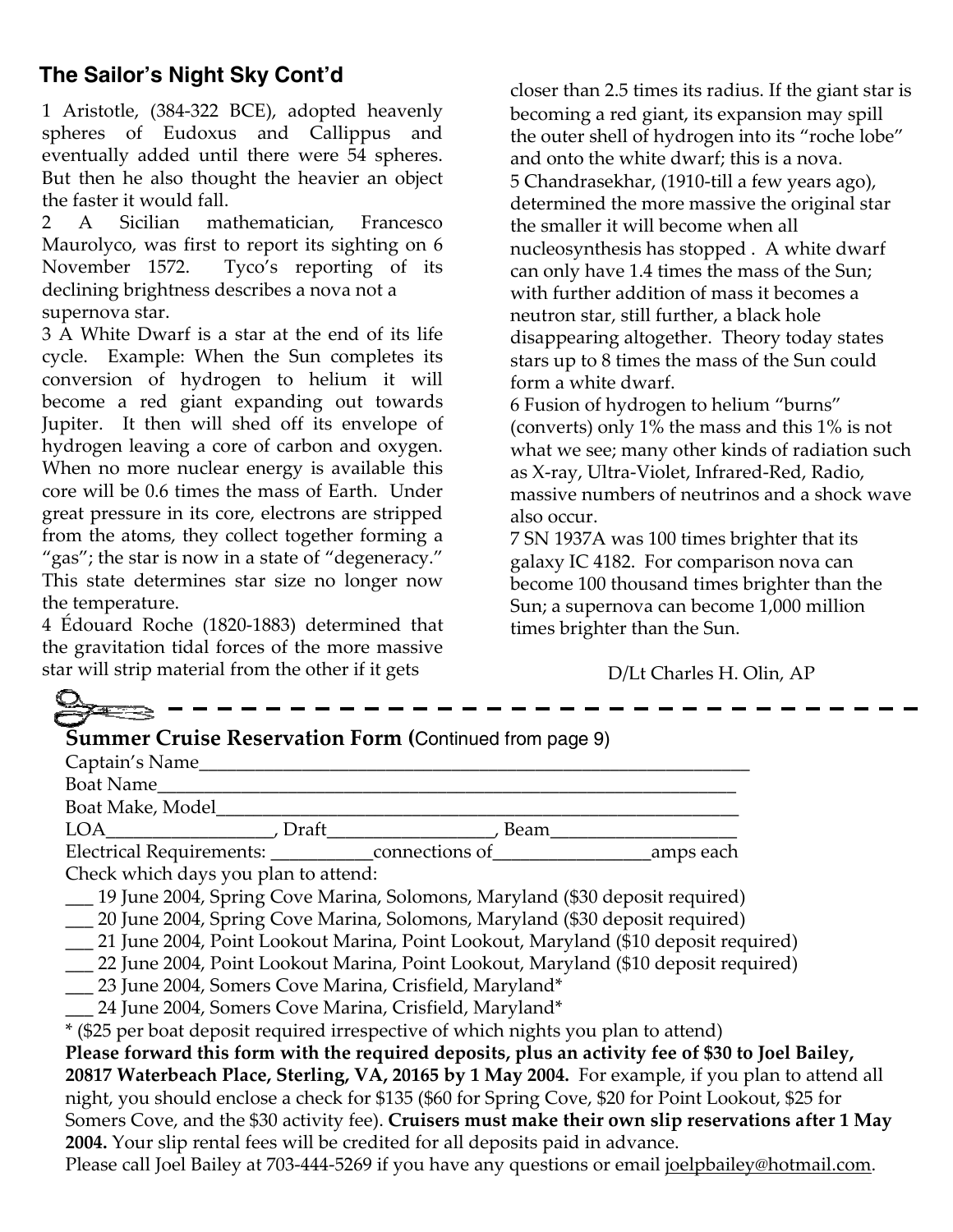**YOU ARE INVITED TO THE**

## *NORTHERN VIRGINIA SAIL AND POWER SQUADRON*



**WHEN:** Sunday 21 March 2004 **WHERE:** The Waterford at Fair Oaks Mall *12025 Lee Jackson Memorial Highway Fairfax, VA 22033 Tele: 703.352.3200* **TIME:** 1000 ( 10:00 a.m. ) **COST:** \$ 40.00 per person **DRESS:** Uniform, Blazer or suitable attire. **Menu:** Virginia Style Buffet Brunch *Fresh juices Pastrie, Fresh Fruit Cheese Omlets Bagels with Cream Cheese Salads with choice of dressing Turkey, Salmon, or Lamb*

*Steamed fresh vegetables Beverage Bar*

--------------

### **Reservations NEEDED before 15 March 2004**

Mail to: Judy Soballe, P, 3338 Reservoir Road, NW, Washington, DC 2007- 2311 Tele:202-337-0960 or e-mail at jksoballe@yahoo.com

Number attending: \_\_\_\_\_ @ \$40.00 each \_\_\_\_\_